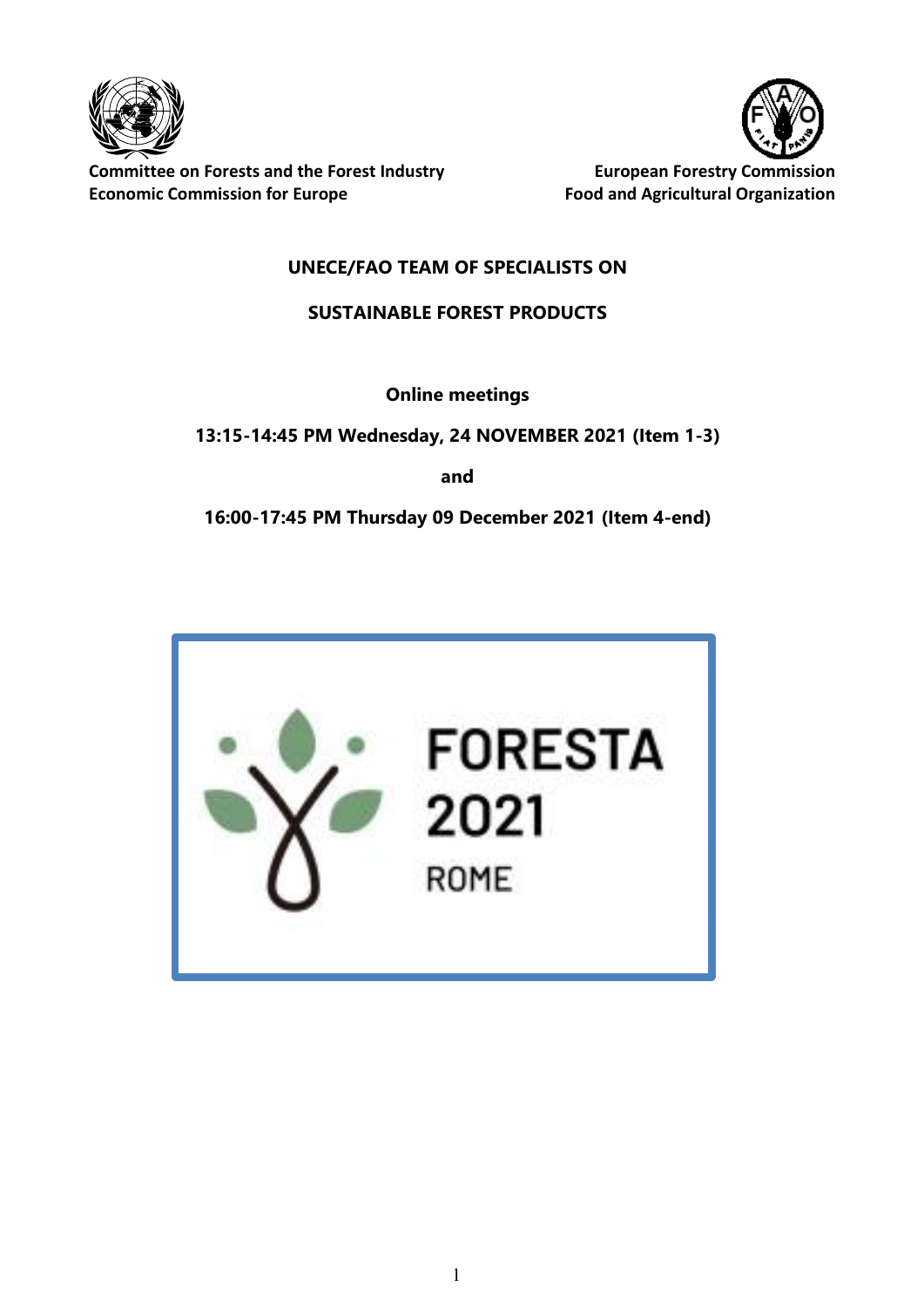Eoin O'Driscoll, Leader of the Team of Specialists (ToS) on Sustainable Forest Products chaired the meeting and opened the meeting.

### **Item 1. Adoption of the Agenda**

The team leader presented the agenda which was adopted without amendments.

Florian Steierer welcomed participants who then introduced themselves.

25 team members attended the meeting on 24 November 2021 and 17 the meeting on 09 December 2021. A list of participants can be found in the Annex at the end of the report.

Sven Walter (Senior Forestry Officer at FAO, Team Leader, Forest Products and Statistics Team and Secretary to the FAO Advisory Committee on Sustainable Forest-based Industries) provided some welcome remarks by FAO and made a short presentation on forest product related work at FAO HQ. In his presentation he highlighted some of the following points of FAOs work on forest products and statistics:

- Launch of the study on "Non-wood forest products for people, nature and the green [economy. Recommendations for policy priorities in Europe"](https://www.fao.org/publications/card/en/c/CB5799EN/) with EFI. This White Paper stresses the urgent need for action and identifies promising policy options to i) secure the conservation and sustainable supply of non-wood forest products (NWFP); ii) build competitive, equitable, and sustainable value chains; iii) improve transparency, data, and information flow on NWFP and; iv) establish enabling conditions in the policy, financial, and innovation terms;
- Scheduled release of a study on the "Contribution of forests to bioeconomy and substitute fossil fuel products", during COP26 in Glasgow (study will be launched at the International Day of Forests on 21/3/2022);
- Update on the State of the Worlds Forest 2022 report that will be launched next year in South Korea at the [World Forestry Congress;](https://wfc2021korea.org/index.html)
- The new [FAO Strategic Framework](https://www.fao.org/strategic-framework/en) 2022-31 is valid from the 1<sup>st</sup> January 2022. It seeks to support the 2030 Agenda through the transformation to more efficient, inclusive, resilient and sustainable agri-food systems for better production, better nutrition, a better environment, and a better life, leaving no one behind;
- Ongoing work on improving global wood energy statistics, including a systematic countryby-country data search to identify existing information on woodfuel production and consumption, the development of a new model for better estimation and verification of wood energy production and consumption in countries, which are lacking officially reported data;
- Release of FAOSTAT's [forest products](https://www.fao.org/forestry/statistics/80570/en/) data and forthcoming publication of forest products [yearbook](https://www.fao.org/forestry/statistics/80570/en/) in 2022;
- [Capacity building](https://www.fao.org/forestry/statistics/80563/en/) on forest products statistics for West and Central African countries, Western Balkan and CIS-Region and [wood fuel data and production trends in Africa](https://www.fao.org/forestry/statistics/80563/en/)
- Update on the work undertaken by the Advisory Committee on Sustainable Forest-based [Industries;](https://www.fao.org/forestry/industries/en/)
- Plan to organize a significant event around the [International Day of](https://www.fao.org/international-day-of-forests/en/) Forests 2022 (*"Forests and sustainable production and consumption"*). It would be very good to align the key messages.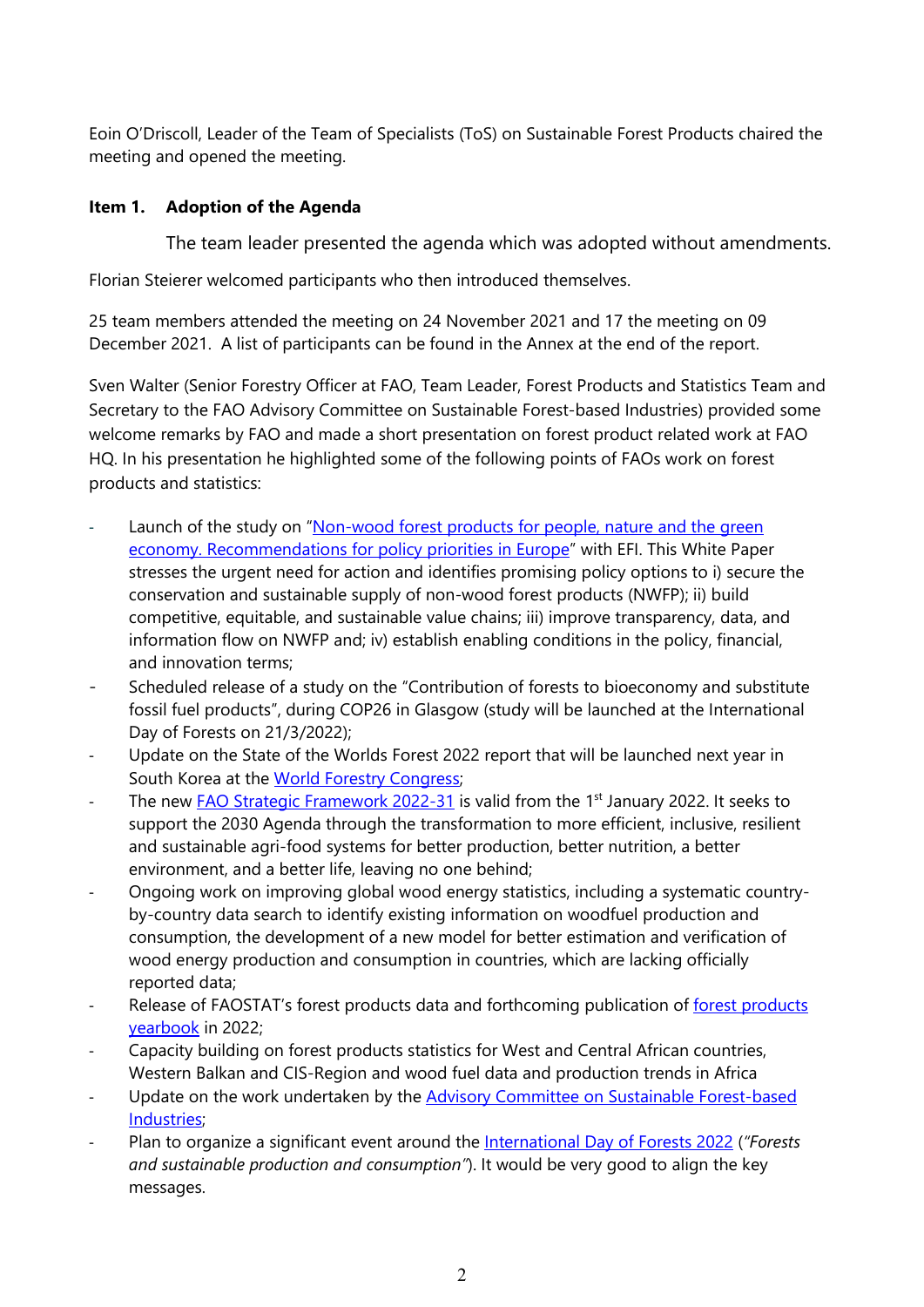Team members thanked FAO for the comprehensive overview on the activities and products. The ensuing discussion touched upon:

- differences in data between national level, Eurostat, UNECE and FAO (which arises due to the different structure of the databases – bottom-up (FAO and UNECE) vs. top-down (Eurostat), different processing and difficulty of synchronizing databases);
- praising the usefulness of publications and products, such as *"trade flow data"* and the publication on *"Contribution of the Forestry Sector to National Economies, 1990-2011"* and urging an update of these (one member suggested annual updates to GDP study).

#### **Item 2. Short update by the secretariat on forest products markets**

The secretariat provided a short overview on the current edition of the FPAMR 2021 as it was published on the website of the Joint Section on 18 November 2021 [\(https://unece.org/forests/fpamr2021\)](https://unece.org/forests/fpamr2021) and an outlook of possible changes in 2022.

The team thanked the secretariat and contributors for the work and discussed the various options for the future FPAMRs and provided the following suggestions:

- Continue with the short format of the *Review*;
- Strive for earlier publishing of the Review (currently draft in August, final in November);
- Expand forward-looking aspects in the *Review*;
- Split the chapter on sawnwood and report separately on sawn softwood and sawn hardwood;
- Include more information on wood products in a circular economy (e.g. report more on wood waste – data, legislation, trade, etc.) and expand on other uses of wood fibres – particularly improve on engineered wood products;
- Increase involvement of the ToS e.g. by asking for specific input or review of current chapters (e.g. CLT in North America, wood waste, modular construction);
- Consider launching a user survey to better understand the audience and use of the publication;

The team discussed that LCA and circularity aspects are not discussed in the FPAMR but are becoming more and more important in the discussion about circularity aspects as well as the discussion on carbon footprint of forest products. The ToS specifically highlighted in this regard:

- Burning of wood waste is prohibited in Norway;
- Landfill of organic matters is prohibited in Europe. However, in many countries (including the United States of America and Canada) this is still the norm. This can deteriorate significantly the carbon footprint in Environmental Product Declarations (EPDs) of wood due to methane emissions at the end of the life cycle if landfill is in anaerobic, e.g. water-logged, conditions.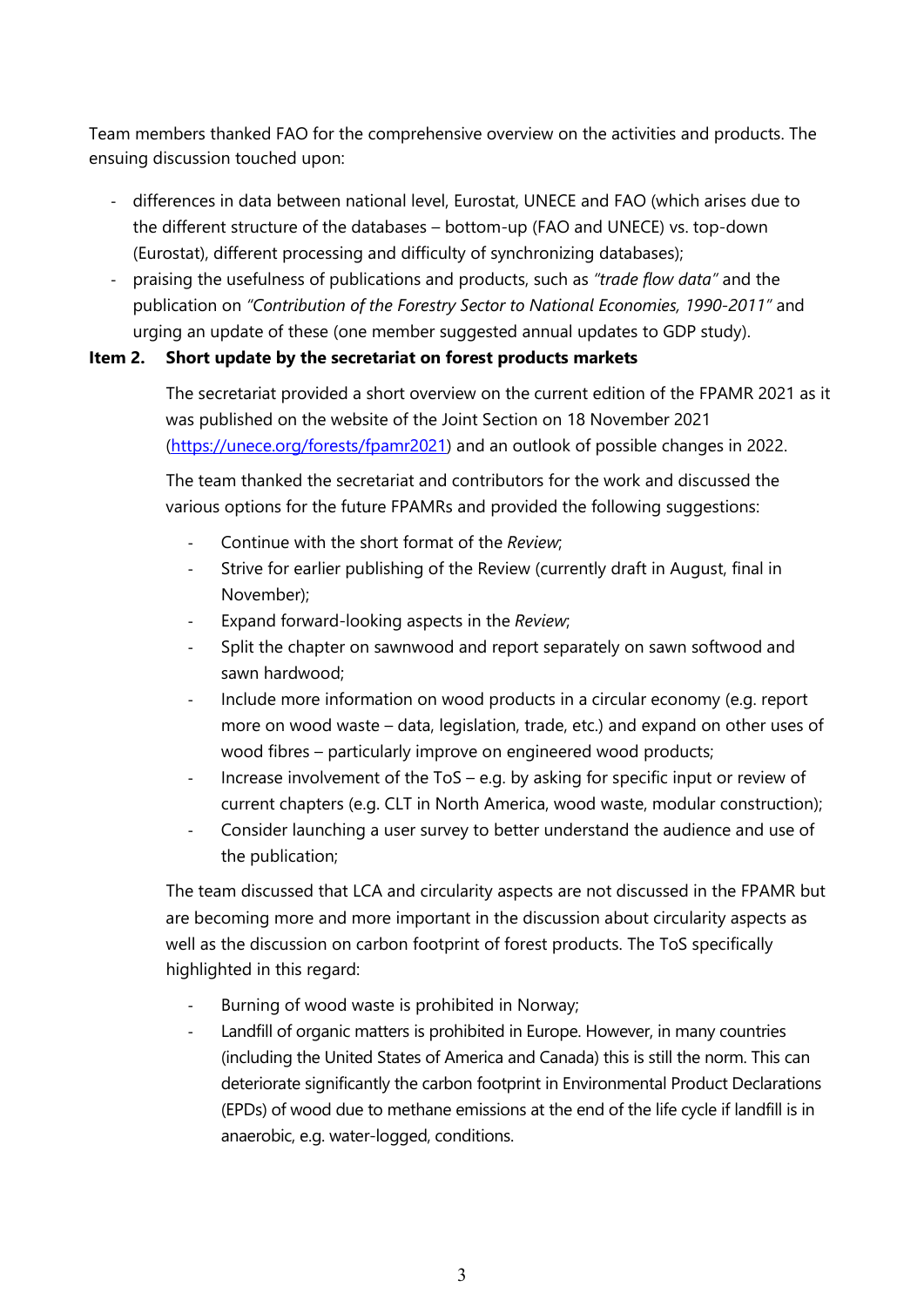- Logistical aspects of lifecycle matters should be considered for future communication strategies. Suggested a separate meeting in the future to define internal and external paths.
- Future interactions between the carbon market and wood products should be more elaborated.
- Participants suggested that it could be good to have a UNECE-wide standard on how to account for the end of life in LCA for wood products;

# **Item 3. Market discussions and country market statements**

The secretariat provided a short overview on this year's market discussion and emphasized that the secretariat received a wealth of information in the 16 country market statements [\(https://unece.org/forests/2021-country-market-statements\)](https://unece.org/forests/2021-country-market-statements) -Two additional country market statements are expected to be submitted in the coming weeks.

The team thanked the secretariat for the work and discussed how to improve the market discussion and how to make better use of the country market statements in the future

Members of the ToS provided the following advice regarding the Market Discussion:

- Market Discussions are a key component of the Committee and the ToS considers one hour far too short to attract participants from industry – namely if the meetings will be held in person in the future. The team advised to organize one day on market related issues in the widest sense (plenary and side events) – which could include circularity aspects/green economy, etc.;
- Members of the ToS expressed their great satisfaction that speakers were able to include Timber Forecast information in their presentations;
- The ToS confirmed that no press release about the Market discussion/market statement was needed – LinkedIn and e-mail distribution lists seems to be highly effective channels to reach the target audiences.

Members of the ToS discussed the following items relate to the Country Market Statements:

- The country market statements are very heterogenous with regards to content, quality, timeliness, structure and layout;
- It would be desirable to further streamline the country market statement, perhaps via a template with required and optional sections, but this may reduce the response rate by member States;
- The big variability in quality and timeliness of market statements hinders an extensive, easy use by the secretariat;
- Consider integrating country market statements during the market discussions which may further improve quality and content of the discussions.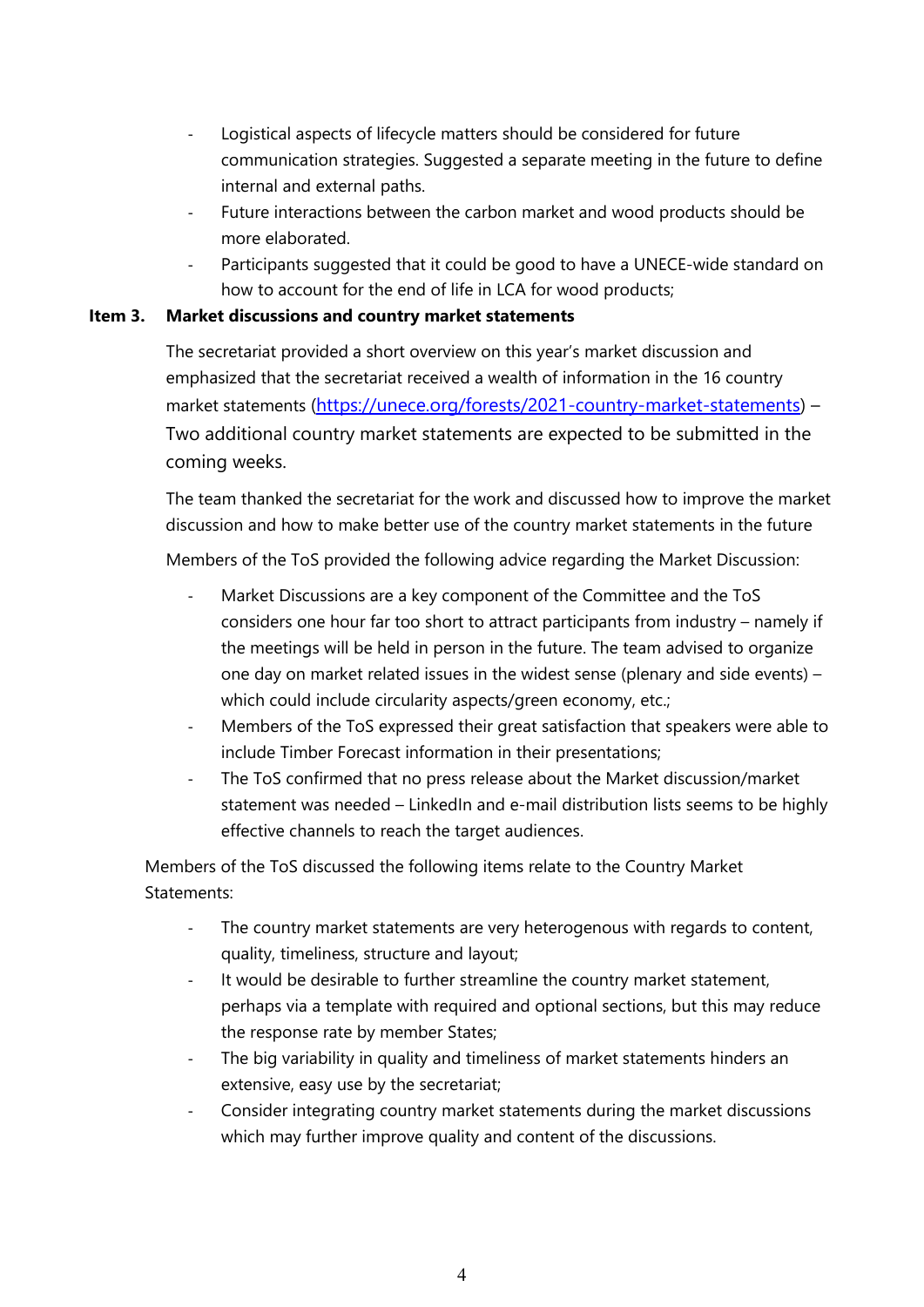- Consider launching a social media campaign after the Market Discussions for highlighting the outcomes and products (country market statements, but also FPAMR, forecast tables, presentations).

The meeting was suspended at this point and continued on 09 December 2021.

# **Item 4. Visibility of UNECE data** (including but not limited to INForest - [https://forest](https://forest-data.unece.org/)[data.unece.org\)](https://forest-data.unece.org/)

At the beginning of the second part of the meeting of the ToS (09 December 2021), the secretariat provided a short introduction to the item on how data are currently used and presented by the secretariat.

Participants highlighted that the secretariat should not only rely on the guidance provided by them, but also to widen the basis for such an assessment to all stakeholders of the UNECE/FAO Forestry and Timber Section – specially to determine the composition of the users and their specific needs.

ToS members participating in the discussion stated that they use both mobile appliances, and desktop computer for accessing the information/UNECE website and strongly recommended to keep a broad access possible.

The most important products on the UNECE website were publications, meeting documents and data on production and trade (which are considered as key element for any assessment) for all countries and markets. Data are also used for comparing countries against each other (e.g., ministries who want to benchmark their forests-based sector to other countries sectors…). Participants from academia stated that the information on the website is used in teaching and education

Not all participants were aware of the INForest platform. They stated that it is very easy to use, and it is a great outreach tool for presenting general figures to the broader public and wondered to which extent the detailed information on products, production and trade could be presented. It became clear that the INForest platform will not be able to serve all purposes.

The INForest platform also has its limitations in presenting the entire dataset that is available at the various parts of the Joint UNECE/FAO Forestry and Timber Section. The ToS therefore suggested a two-prong approach with INForest as platform for the general public and a data warehouse tool for easy detailed analytical assessment.

The INForest platform will not be able to be used as online data collection tool which would require something far different. The detailed requirements and functionalities of such a tool will have to be carefully examined.

Members of the ToS stated that it was easy for them to find the information on the website. However, this is basically due to the regular use and the fact that they are well acquainted with the structure and information available. Several members stated that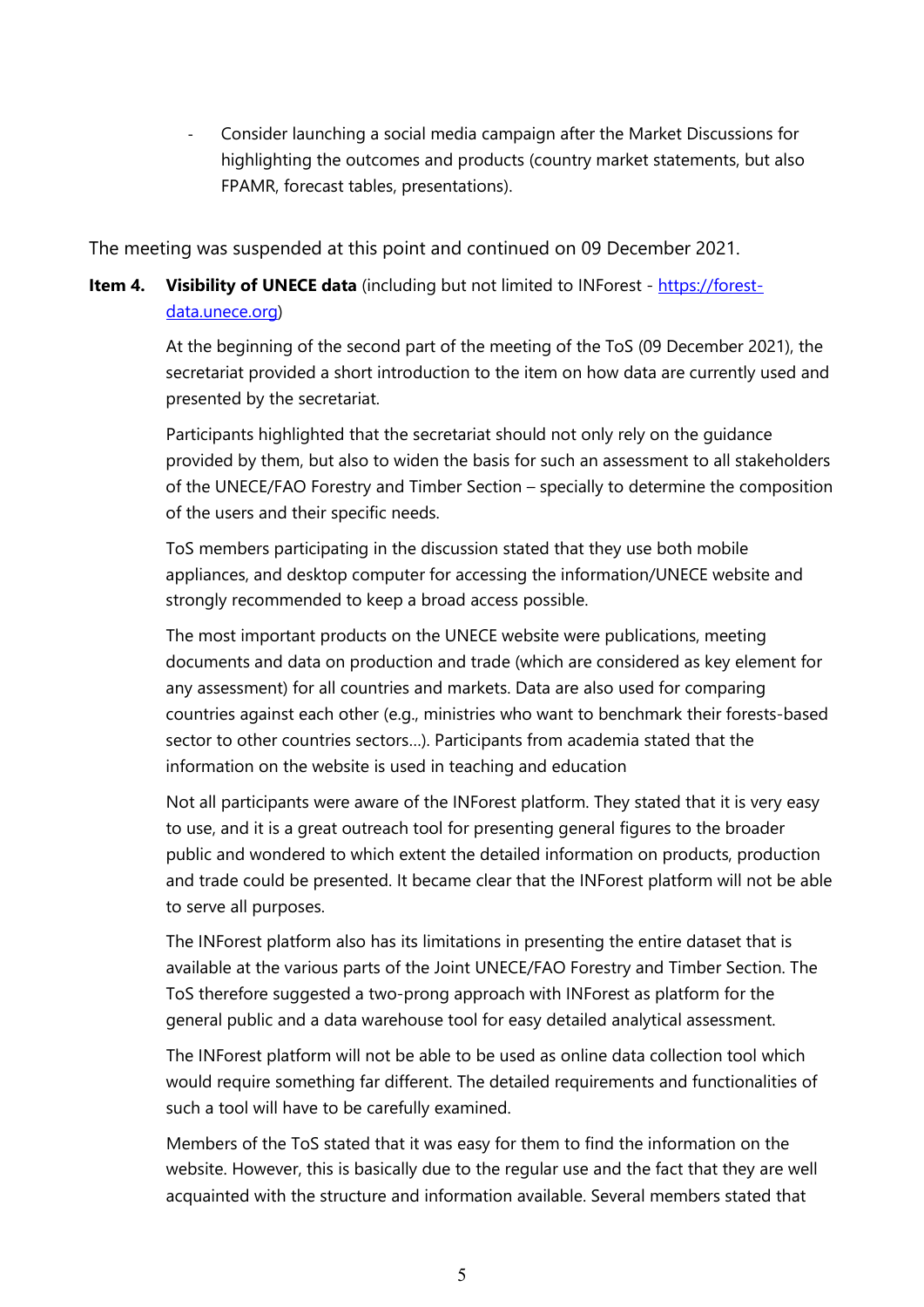the website looks a bit "old-fashioned" and the structure is hard to understand. Note that some forest information is available at ECE Statistics web site

[\(https://w3.unece.org/PXWeb2015/pxweb/en/STAT/STAT\\_\\_26-TMSTAT1/\)](https://w3.unece.org/PXWeb2015/pxweb/en/STAT/STAT__26-TMSTAT1/). This will soon have the Pan-European information removed (now at FRA site) while adding INForest data.

Overall, the ToS advised to keep the website content driven and for professional use (detailed data, database, documents, etc.) and avoid trivializing the messages when reaching out to a wider audience.

The ToS proposed the following improvements to the website and the Joint Section's outreach activities:

#### **Website:**

- Improve search capacities on the website and prevent old/outdated pages to show up on google results;
- Add and maintain a page with links to national data provider organizations and to industries

#### **Increase coverage of data and information:**

- More data/information on engineered wood products;
- Better information on policy trends;
- Standardized data on forest damages would be highly appreciated;
- Include more products in INForest;
- Widen the products covered e.g. consider repeating the data collection on Engineered Wood Products (EWPs). Trial EWP questionnaire was conducted in 2019 and 2020 with moderate responses.

## **Social media:**

- Fully embrace social media they can be useful if used in the right way;
- Facebook and Youtube can be good channels to get a message heard create and actively manage accounts;
- The ToS has a strong preference to further develop LinkedIN and Twitter;
- Adjust social media platforms basedon the preferred sub-regional preferences/availabilities – LinkedIn Facebook, YouTube, Twitter may not be available everywhere (e.g. blocked in Russian Federation and China) – consider subscribing to other platforms, such as Telegram (Russia) or Wechat or Weibo (China);
- ResearchGate may be useful to reach out to science communities.

## **Improved communication:**

- Actively reach out to media;
- Engage more with universities;
- Improve work with youth IFSA?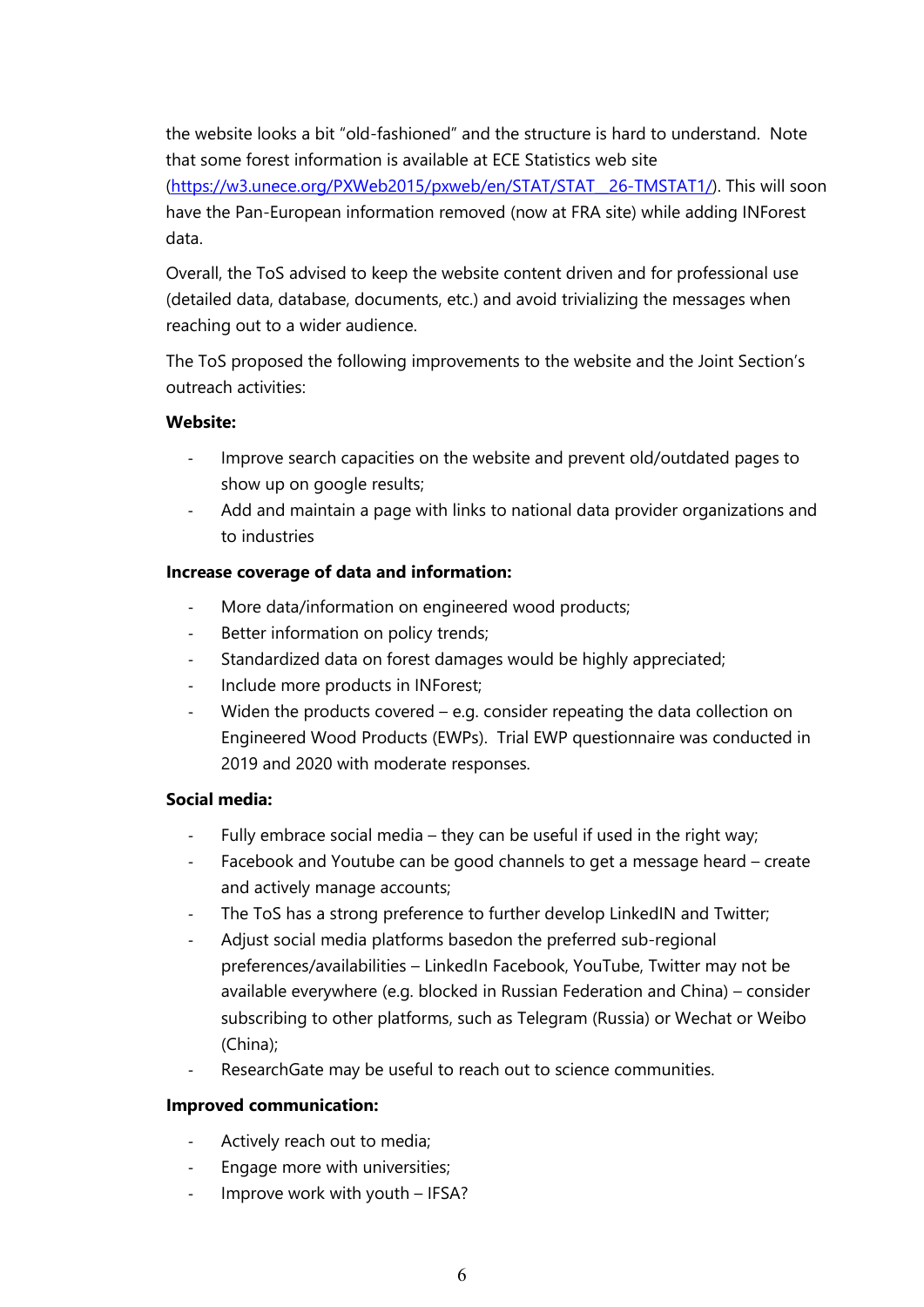Data for professionals and better visualizations and infographics.

The team advised developing a bigger online survey to obtain a more comprehensive overview on how to further improve the outreach activities and branding of the products prepared by the Joint Section.

# **Beyond the website, the ToS discussed the following points for improving outreach of the Forestry and Timber Section:**

- Communication strategies of the secretariat and the ToS on publications and reports need to be adapted to reflect the ongoing importance of digital media Furthermore, to be framed by pro-active behaviour in public relations to reach audience outside the forest sector;
- Would it be possible to add participation of the ToS in other Committees to gain new partnerships and synergies effectively (e.g., Housing Committee or Energy Efficiency);
- More strategical approaches are needed to make connection to the private and public sector to make use of overlaps. Therefore, more time for communication is needed within the ToS. Similar approaches are already made in the housing sector;
- Suggested regular meetings throughout the year to share knowledge and to discuss topics further. – not necessarily considered as ToS but rather a short catch up on important matters – current or upcoming;
- Eoin: Underlines that more proactive intentions are needed.
- o Use social media to promote the work on the secretariat. For example, in 2020, LinkedIn was used to successfully promote the ToS webinar on wood in construction. This was focused and cost effective.

## **Item 5. Data collection (JFSQ/TFQ/EWP/JWEE) and their role for market assessments**

The team decided to postpone the item until the next meeting due to lack of meeting time.

#### **Item 6. Other events for team members to attend/meet at/report on (all).**

Team members did not highlight any particular events or meetings, but they are invited to inform the secretariat so that this information can be circulated among team members directly.

#### **Item 7. Future meeting(s).**

The secretariat will propose the date for the next meeting of the ToS, once the nomination process is finalized (see Item 8 below). The team highlighted that it is important to distinguish between internal meetings of the ToS and actual activities e.g. workshops etc. The team expressed its interest in contributing to the organization of the next IDF and the secretariat informed the Team about the current status of the planning for the International Day of Forests 2022 (IDF2022). The theme of the IDF2022 *"Forests and sustainable production and consumption"*. The UNECE/FAO Forestry and Timber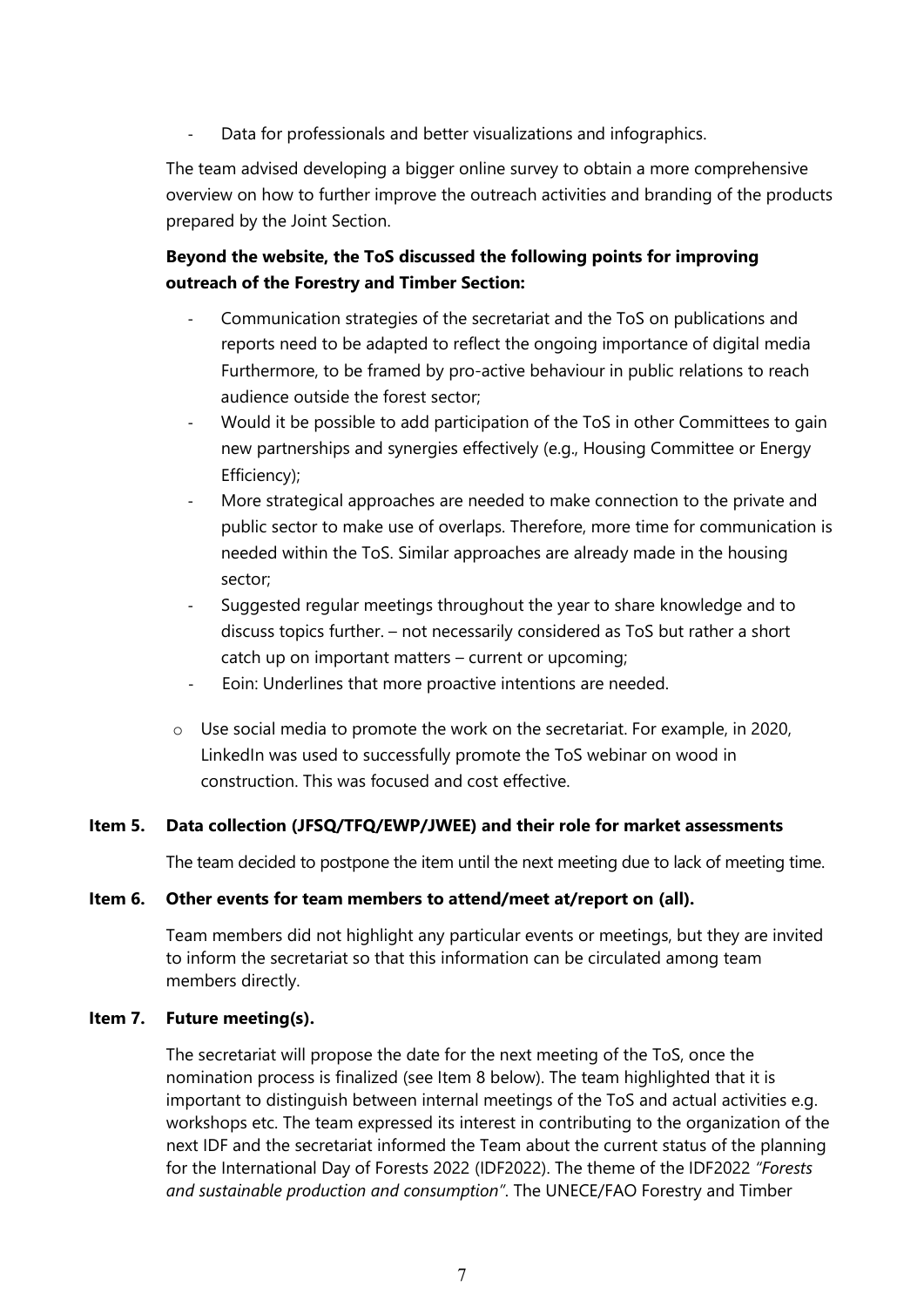Section plans to organize two online events on (i) forests for fashion and (ii) forests products for packaging. The secretariat will reach out to the team for consulting with them about possible speaker and highlights.

#### **Item 8. Any other business.**

The secretariat informed the Team that the Joint Session of ECE COFFI and FAO EFC approved the Integrated Programme of Work 2022-2025. In the next step that document will be discussed by ECE Executive Committee in January 2022 and the secretariat will start the nomination process after successful approval. Members of the ToS will be invited to confirm their interest staying on the team for the coming two years. The consolidated list of experts who confirm interest will be sent to Heads of Delegations with the invitation to further complete the list of experts by nominating additional experts. At the end of the process, the secretary of each of the Teams will organize a first meeting of the Team – ideally in Q1 of 2022 and an election of Leader and Deputy.

## **Item 9. The meeting was closed at 17:45 CET on 09 December 2021.**